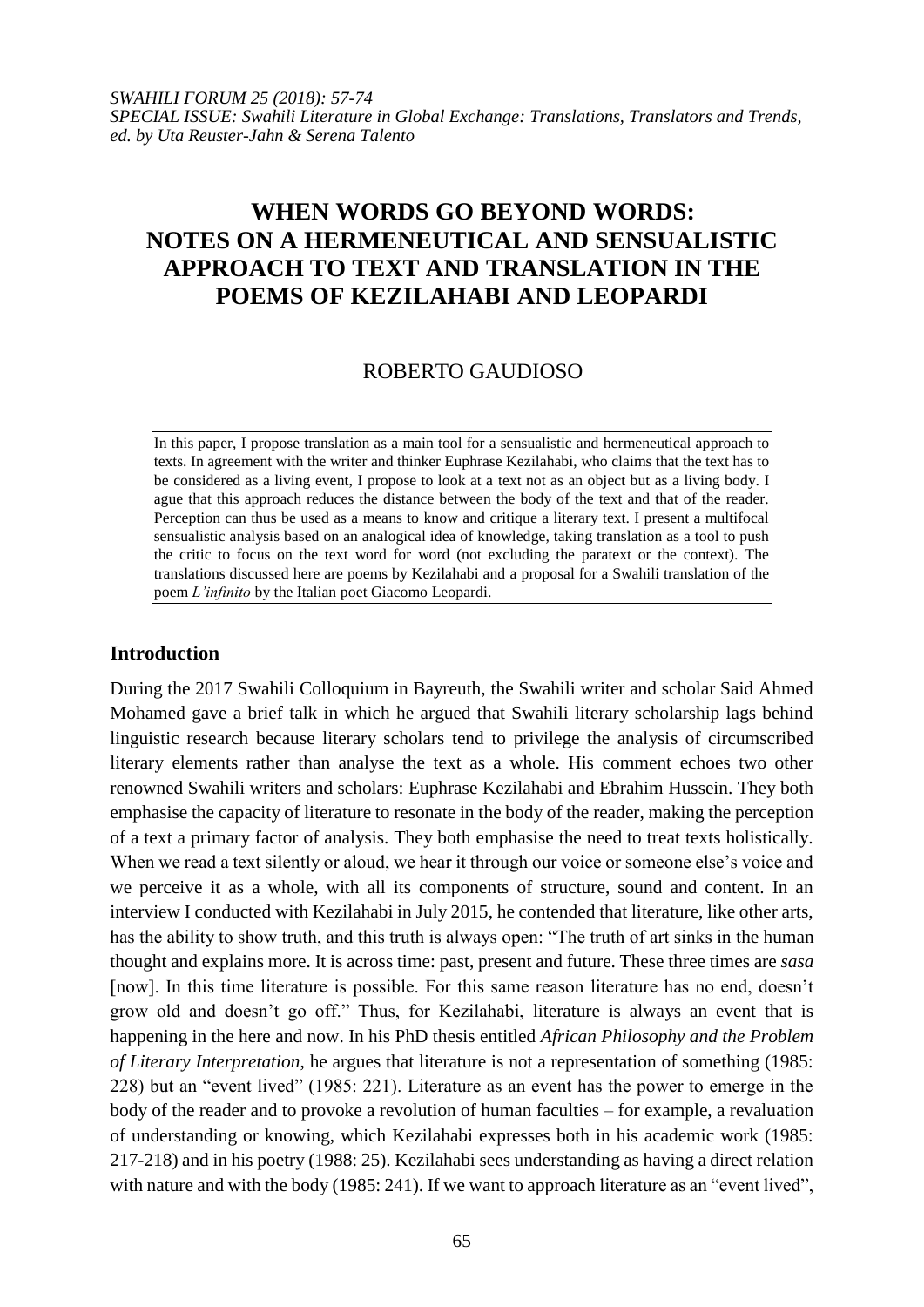without objectification and without pretending that it is a representation or description of something, then we must approach the text's body.

In recent decades, extra-textual (postcolonial and cultural) approaches have dominated literary studies, especially within African Studies. These approaches see the text and its material as a direct reflection of its context (often of imperialism, but without dialectics) and tend to neglect the aesthetic core of literary works. This is what pushed me to return to prioritising the text in my literary practice. In this paper I am going to argue in favour of the necessity for scholars of literatures to focus their analysis on the text, as Emil Staiger, Richard Alewyn and Wolfgang Kayser did with their *werkimmanente Interpretation* ('immanent interpretation of texts'). I was particularly inspired by Kayser, who, after World War II, wanted to overcome the perception that all German art, literature and philosophy (at least from the 19<sup>th</sup> century onwards) was a preparation for the Shoah. At the beginning of his essay *Das sprachliche Kunstwerk* ('The linguistic work of art', 1948), he laments that much contemporary research focused on extrapoetic phenomena, establishing a one-to-one relation of refraction between the artistic work and reality (1978: 5). Kayser proposed to re-adjust the focus of literary research on texts and to interpret literature as closed linguistic system. He argued that critics try to lock up literature itself, focusing on extra-textual elements, for example, on the poet or his worldview, a literary movement or generation, a social group, a landscape, the spirit of an epoch or the character of a population.

The question arises if such readings neglect or forget the essence of the artistic linguistic work itself. In my view, a poetic work is a closed linguistic system. Therefore, the most urgent task of literary research is the determination of the creative linguistic forces, the comprehension of their interaction through the wholeness of the text in order to interpret it. Kayser insists on the need to come back to the text and consider it as a linguistic work of art. These two elements constitute the core of literature: language and aesthetics. However, I find the idea of literature as a closed system (Kayser 1978: 5) problematic. This suggests a sort of transcended perfection and conclusiveness that art does not have and does not need. In fact, according to the anthropologist Karin Barber, a text can tell us something about its cultural provenance as long as it is treated as text *qua* text: "If a verbal text is to 'tell us' anything about a society, social experience, or cultural values, this can only be *through* its specific textuality, its specific way of being a text – not by by-passing it" (Barber 2007: 13). Thus, a text is not a closed product that has no connection with culture and society. Barber (2007: 5), in fact, argues that a text has a socio-historical context, a "textual tradition":<sup>1</sup>

Texts, very often, reflect upon themselves. In this way they offer a unique insight into their own operations as acts of cultural instauration. […] They are set up to be interpreted: as a challenge, a puzzle or a demand. And the means to interpret them

<sup>&</sup>lt;sup>1</sup> I use the term "textual context" (Gaudioso 2017: 5), which seems to me more appropriate for a literary study than "textual tradition" because the idea of tradition presumes something accepted by a community, an idea that may be useful in anthropology. But if we want to focus on a single text, we cannot deny that other texts may also have been involved in the formation of the text that we are analysing or in the experience of its author, but not in its tradition.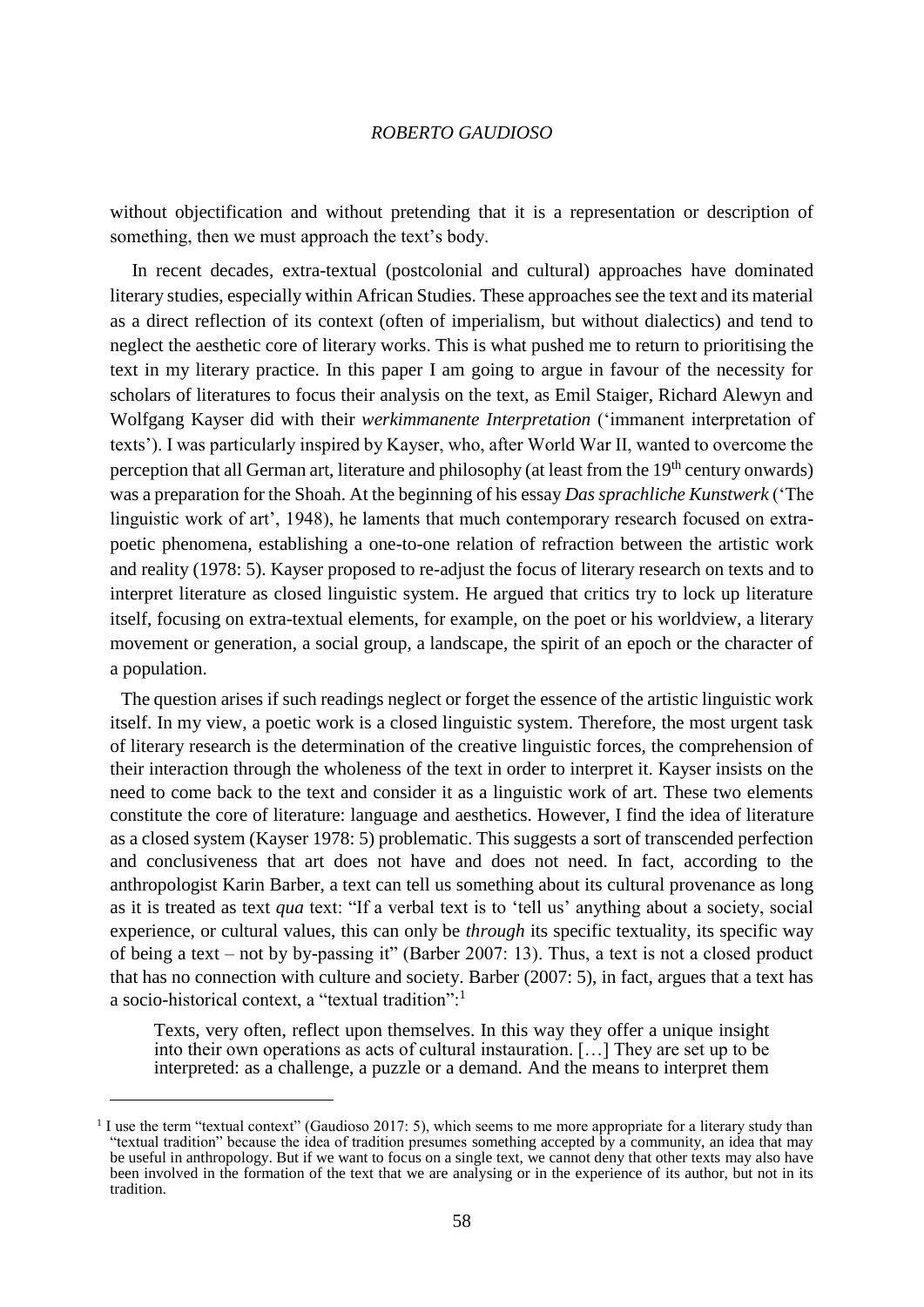– the repertoires of arguments, analyses, explanations, expansions and intertextual linkages – are themselves a tradition, and one that can be just as important and revealing as the textual tradition itself, with which it is symbiotically linked. The exegesis is part of the process by which the text is established; and because it is explicitly analytical and interpretative, it has the capacity to reveal something of the inner processes of instauration.

Barber, therefore, claims that texts reflect upon themselves, while excluding a one-to-one relation between society and literature. Quoting Jacques Derrida, Barber argues that there is nothing outside the text and that its significance resides in the way it is set up as a text (Barber 2007: 14-18) – in other words, its aesthetics. Building on this, and believing that literature is not a mirror of society, Barber argues that a text can reveal something about society only if it is treated and investigated in its textuality, in its being a text. Barber also places emphasis on the comparative angle of literary research by claiming that the texts are "symbiotically linked" with "repertoires of arguments, analyses, explanations, expansions and intertextual linkages" and that studying this connection can "reveal something of inner processes of instauration" (*Ibid.*: 5). Barber's essay on the anthropology of texts challenges literary critics by focusing on the setting up of the text (hence the importance of close reading and aesthetics of the text), on intertextual linkages (thus on comparative analysis) and on exegesis of the text (thus on hermeneutics, aesthetic reception and the reader). Indeed, Barber criticises the tendency, particularly among literary scholars in African studies, to favour extra-textual approaches.

Elsewhere (Gaudioso 2017), I have proposed looking at translation as a governing principle in knowing and analysing a text. This principle involves different pragmatic processes, such as reading (and feeling), analysing (instead of an analytic method, I propose an analogical one, like comparison) and creating an analogue text (the act of writing the translation of a text). Following this approach, translation can be a method capable of overcoming the deficit in Swahili literary criticism that Kezilahabi and Mohamed spoke of. The aim of this method is to treat the text as text, namely in its wholeness. The empirical experience of translating allows us to deal with the text as a whole and can involve the following approaches: reading aloud, performing, analogical thought in literary language, repertoires and aesthetics.

In what follows, I will first introduce and explain the hermeneutic and sensualistic<sup>2</sup> approach to translation. I will then present two examples of my translations, one from Swahili into Italian

<sup>2</sup> I am not sure about the use of the English term sensualism. In Italian there are two different terms, *sensismo* and *sensualismo*. The first term refers to a philosophy of the senses, of perception, which is not a dominant strand in the history of philosophy: there are ancient examples like Protagoras, but we have to wait until the modern era for the appearance of this strand with the Italians Telesio (1509-1588) and Campanella (1568-1639). The second term, *sensualismo*, is a theory based on satisfaction of the senses. Drewal (2005: 6) proposes the use of the term "sensiotics"; there are also other possible terms like "sensory" and "somatic". Even if sensory and sensiotics are semantically more or less adequate and even if somatic is tempting and better shows a holistic conception of being and body (which is particularly what I intend in this work), sensualistic is used, as far as I know, for the above-mentioned philosophy, which is precisely the philosophy that Leopardi studied in his father's library. Hence, I prefer here to use the term sensualistic, which is suitable for both literary aesthetics or criticisms and for philosophy.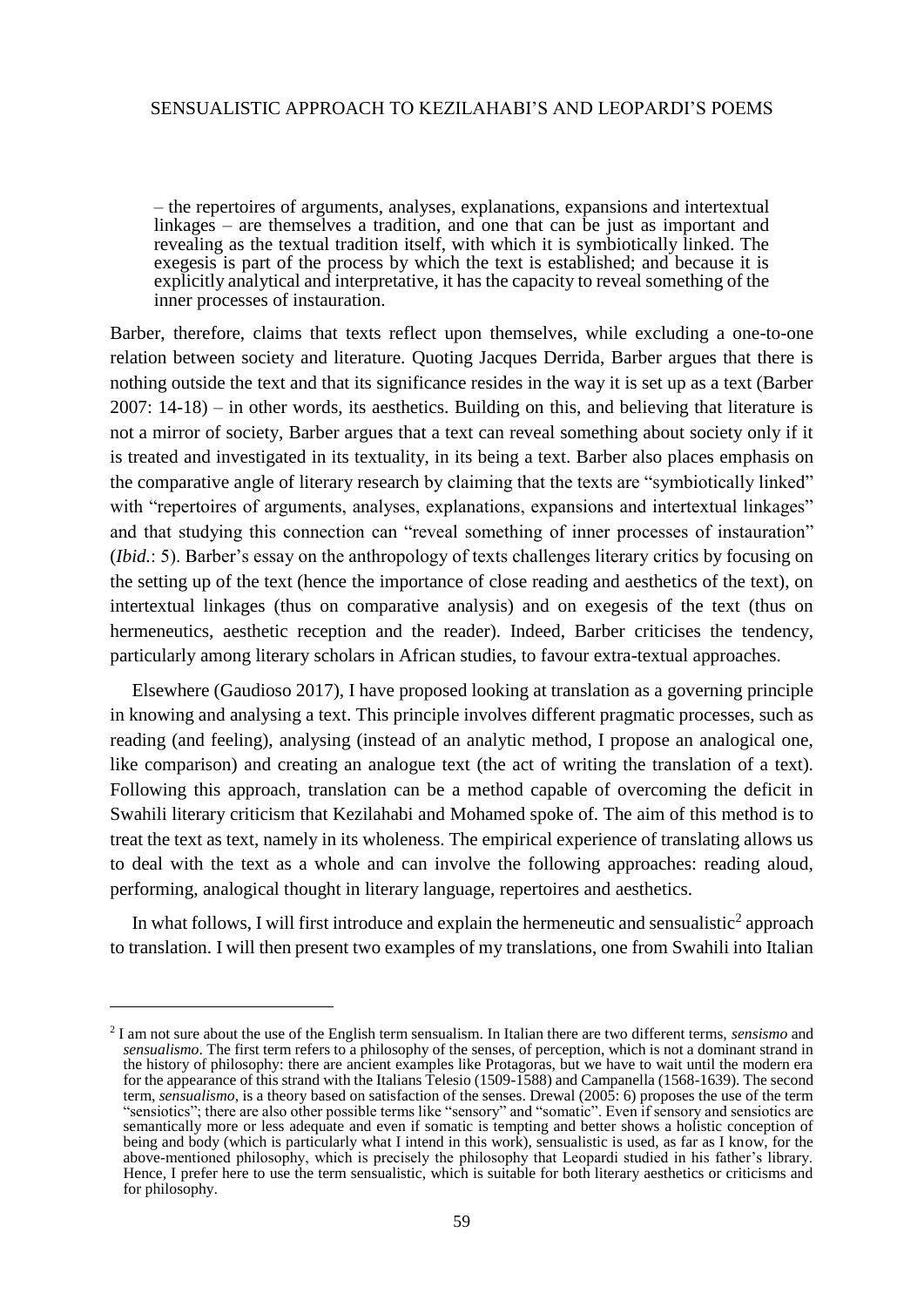(my mother tongue) and the other from Italian into Swahili, to illustrate the application of such an approach.

## **Senses and hermeneutics**

 $\overline{\phantom{a}}$ 

Kezilahabi (1985: 228-229) rejects a notion of literature as a representation of something else, or, to use his words, as an "archaeology of knowledge" (*Ibid.*: 221). In rejecting the objectification of texts, Kezilahabi chooses understanding rather than knowing as an approach to texts (Kezilahabi 1985: 228-229).<sup>3</sup> He defends literature as a living event that can stimulate the public through the dormant human faculties (see Gaudioso 2015, 2017), and he endows literature with the capability to emerge in the body of a reader or to be constituted through events lived by the author:

A competent poet will try to use all these tools to make the reader see the picture of the things which are being said inside [his poetry]; he can excite the body or make the reader smell the blood of a goat (for example).<sup>4</sup> (Kezilahabi 1976: 121)

The Italian scholar Gabriele Frasca (2005: 38) similarly emphasises the relation of texts with the body. According to him, language and writing are prostheses and, as such, they must join (even if extroverted and fading) with the aid of pain (which is the most powerful aid of mnemonics) to enter into the flesh. In Frasca's view, this is the output of literature as an art of words. The Swahili writer Ebrahim Hussein also underlines the processual aspect of literature and its vitality, which he calls *operesheni* ('operation'):

To understand, to follow and to respect this operation, to contemplate the play of sound and meaning in a text means to give life to literature. It is clear that meaning comes from sound and goes back to the sound. […] That circle is alive in literature. In science, there is an operation and a different interpretation of what is alive and what is dead. An understanding different of that operation involves the understanding of the necessary relationship between literature and science. Understanding this relationship means rejecting that literature is an explanation of a scientific concept.<sup>5</sup> (Hussein 1988: iii)

Comprehending this process means giving life to literature. Like Kezilahabi's, Hussein's conception of literature is focused on its vitality and its acting on the reader or audience. Hussein describes the mechanism of the text as a refraction of meaning between features of

<sup>&</sup>lt;sup>3</sup> For Kezilahabi, understanding and knowing are two different human faculties (Kezilahabi 1985, interview 2015, see Gaudioso 2017): understanding is based on experience through a sensorial approach, which makes knowledge relational and living; knowledge is based on communication, it is not directly experiential knowledge (like knowledge from books). This difference is similar to the Yoruba concepts imo and igbagbo, the first being associated with perception and experiential knowledge, the second with indirect knowledge, something that we receive or agree to, like education or beliefs (Hallen 2004: 298).

<sup>4</sup> The Swahili original is as follows: "Mshairi mashuhuri atajaribu kutumia vyombo hivi vyote ili aweze kumfanya msomaji aone picha ya mambo yanayozungumziwa mwake; anaweza kusisimua mwili au hata kumfanya msomaji asikie harufu ya damu au beberu (kwa mfano)."

<sup>5</sup> The Swahili original is as follows: "Kuielewa, kuifuata na kuiheshimu operesheni hii, kutaamuli juu ya matamshi na juu ya fikira ni kuiweka hai fasihi. Ni wazi kuwa fikira hutoka kwenye matamshi na kurudi kwenye matamshi. [...] Duara hili huwa hai katika fasihi. Katika sayansi kuna operesheni nyengine na sayansi inatafsiri vingine nini hai na nini maiti. Kuzielewa operesheni hizi ni kuelewa uhusiano ambao unaotakiwa uwepo baina ya fasihi na sayansi. Kuuelewa uhusiano huu ni kukataa kuwa fasihi ni kielezo cha dhana ya sayansi."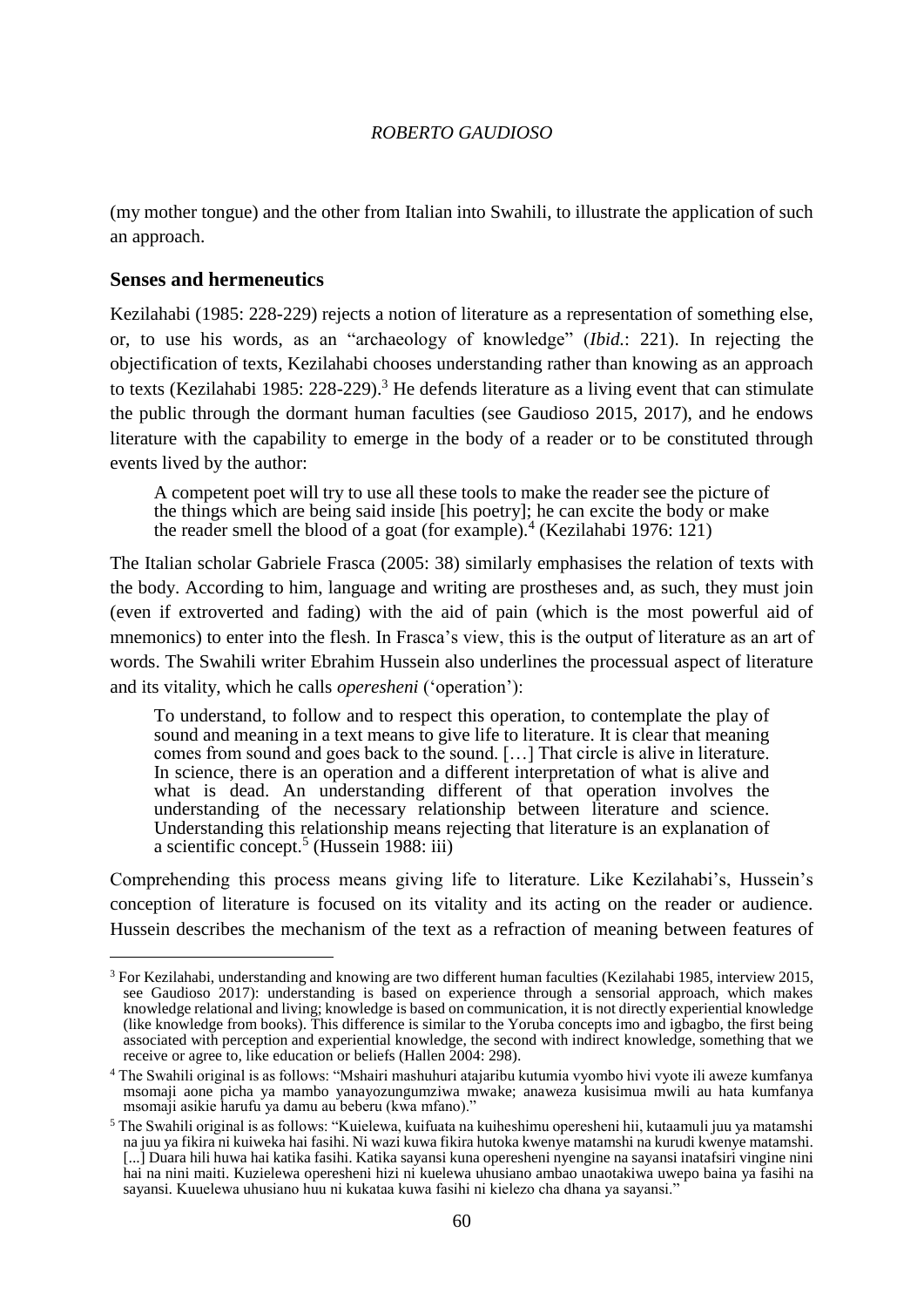sound and features of sense. Moreover, he makes clear that "understanding that connection means rejecting literature as explanation of a scientific notion." This understanding is similar to how the Italian philosopher Elemire Zolla describes how a text acts on the mind of the reader. Zolla is radical in his description of the sensorial-aesthetic aspect and associative-symmetric logic of poetry and its work on memory. He argues that poetry uses a symmetrical logic in order to penetrate into the consciousness of the reader or listener (2005: 124), down to the deepest layers of memory (*Ibid.*: 138):

The poet creates a multiple structure; its complexity stuns, because imagination is spurred to project images on the trace of allusions, of signs, of the signs that a verse inspires, while attention moves him relentlessly from one level of communication to the other, until the clear taste of the archetype penetrates into the so distracted and hard-working mind. Poetry is composed by the refractions of words more than by the words themselves.

This play of refraction between the elements of poetry is also described by Roman Jakobson (1979: 108), when he argues that phonological and semantic equivalence is projected as a sequence of the constitutive principle of poetry. Poetic sequences constitute the symbolic, varied and polysemic substance of poetry, thanks to the principles of resemblance and contiguity operating among them. Hence, the equivalence principle can be taken as dominant in the language of literature (and in poetry in particular as a language dominated by the poetic function). The principle of equivalence does not exclude a relation between phonological and semantic aspects of language; what is excluded is a one-to-one relation, the principle of direct refraction. Thus, the poetic language also involves the context through the reference (signified) of language, as Zolla argues with respect to the "multiple structure" of literature and Barber maintains, as I mentioned in the introduction, with respect to the oblique relation between literature and context. The principle of equivalence is also confirmed as a constituent of the poetic function of language by Jakobson.<sup>6</sup> This principle creates a play of refraction among all elements of literature and between texts and context. Texts are composed of both sound and meaning. Paul Ricoeur (2007: 11) argues that the poetic function proposed by Jakobson stresses the message for its own sake at the expense of referential function. That means that the object is not being said directly, it is not described, it can be said only thanks to the complex play of the metaphorical utterance and the ordered transgression of the ordinary meaning of our words. Ricoeur (*Ibid.*: 11) points out that this oblique logic, or "the suspension of direct description", allows poetic language to redescribe the world, while Frasca (2005: 39-40) emphasises the logic of literature and its reception, arguing that the cognitive and mnemonic function of language acts through associative and rhythmic ("metric") logic; hence its potentiality to be poetry. In the same way, Frasca and Zolla point out that literature penetrates a deep layer of memory, while George Steiner (1979: 443-446) proposes learning by heart, using memory as a textual

<sup>&</sup>lt;sup>6</sup> This is why I identify comparative analysis as being capable of avoiding the objectification of text, since the ratio of comparison is analogy and the principle of analogy governs the inner structure, the ratio of an artistic text. Thus, the principle of analogy is not something that is outside the text but inside it, and, according to Barber (2007: 5), a text is always "symbiotically linked" with other texts.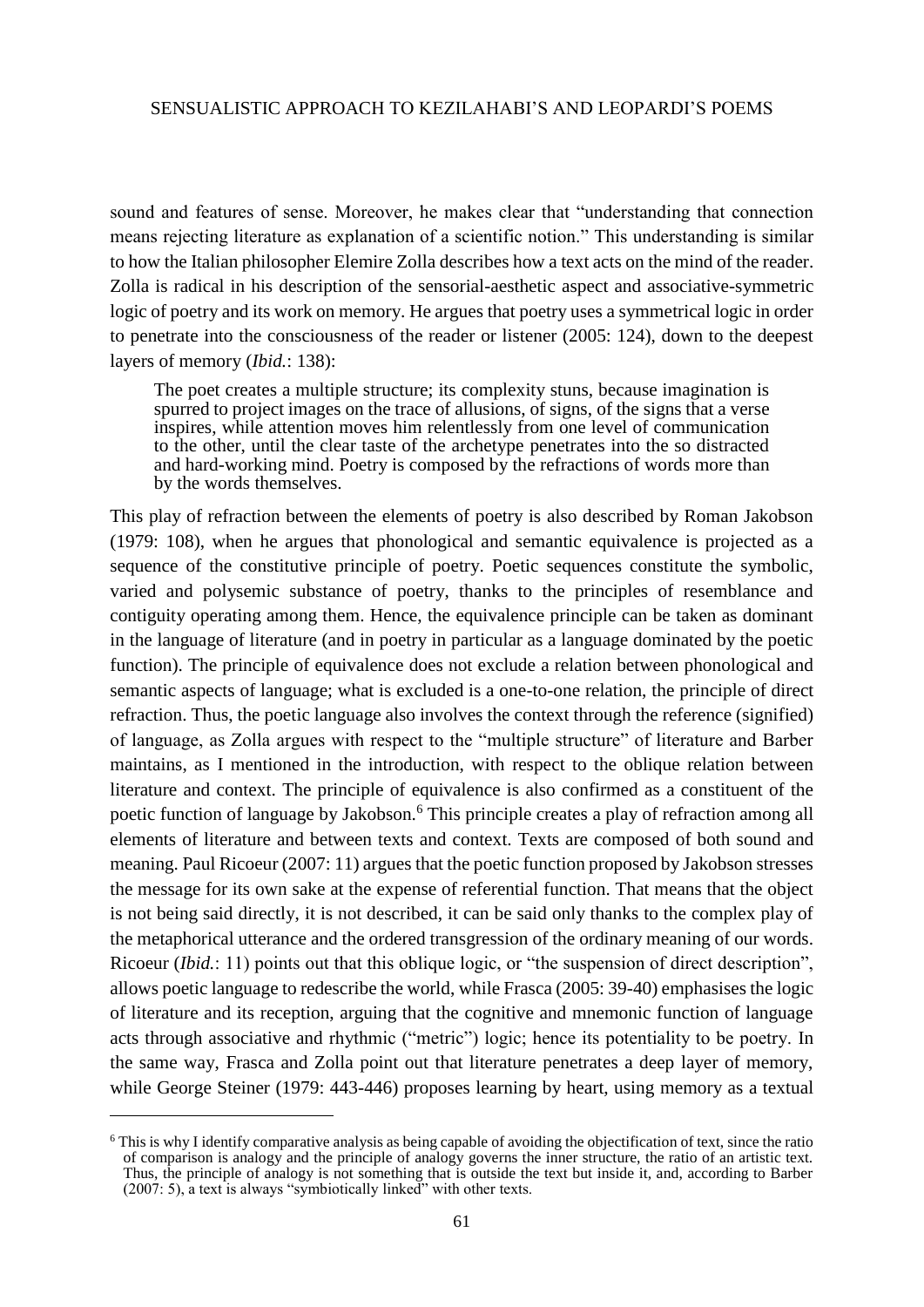approach (thus as an instrument to be closer to the text), which, as Frasca also argues, involves the flesh, our body and hence, according to Abraham Olivier (2007: 12-23, 85), our consciousness. Therefore, using memory and body as a whole is a way to avoid the objectification of literature and to gain knowledge of it. In this way, to use Steiner's words, we can incarnate the text (1979: 440-443). The voice that we use is ours. We read the text and hear the text through our voice. Frasca claims that the incredible stability of the memory connected with language seems to be clearly related to this 'associative' inclination; the information does not proceed by cloning but rather by contagion (similar to Jakobson's argument concerning contiguity and resemblance quoted above):

If human language is, and it cannot be otherwise, a complex programming, starting probably from the unlimited metaphorization which constitutes the basis of the first 'orientation metaphors' (that is, of the perception of our own self immersed in a space modified by the perceptive, adaptive and apprehensive 'self'), the nongenetic information, then, should use, as it seems at first glance, an 'abstract' machine, substantially 'metric' (because it is 'memorable' for the community) and 'narrative' (because it is associative), that is, a collection of rules for memorization of statements which should be uttered always, for every reiterating act, once and for all, like the sentence of an internal program for location within the community which manages the information. (Frasca 2005: 39-40)

The metric and narrative process described by Frasca invites us to see literature as a deeply basic human faculty entrenched in memory, constitution, identity and associative intelligence. In his article "Critic/Reader", Steiner (1979) endows the reader and not the critic with a prominent role in the process of approaching texts. He points out how the reader inhabits the text and how this ends up becoming the reader's flesh. Seen from this perspective, understanding a text is not a transit of "data" but a transit of matter, and the textual approach is not analytical, it is not a direct view; rather, it is mimetic in that it establishes an oblique relation between the text and the reader:

The reader, by contrast, inhabits the provisional – in which manifold term he recognizes as relevant the notions of 'gift,' of 'that which serves vision,' and of that which 'nourishes' indispensably. He situates himself within, rather than traversing it with conventional concession and logical embarrassment, the supposition that the text, the work of art, the musical composition are *data* not in the 'scientific' or realistically objectivized sense, but in the primary and archaic signification of 'that is given to us'. That they are not 'objects' even in a special 'aesthetic' category, but 'presences', 'presentments' whose existential 'thereness' (Heidegger's word) relates less to the organic, as it does in Aristotelian and Romantic poetics and theories of art, than it does to the 'transubstantiational'. (Steiner 1979: 439-440)

Steiner, like Hussein, shows the difference between a scientific process of knowledge and a literary one. He emphasises that under the eyes of the reader the text undergoes transubstantiation, a change of matter from object to presence, because the reader situates himself within it, in the body of the text. Hence, a way to prevent objectification and avoid treating literature as "archaeology of knowledge" (Kezilahabi 1985: 221) is to be penetrated by literature to the deepest level of memory. When Steiner (1979: 440) says that he incarnates the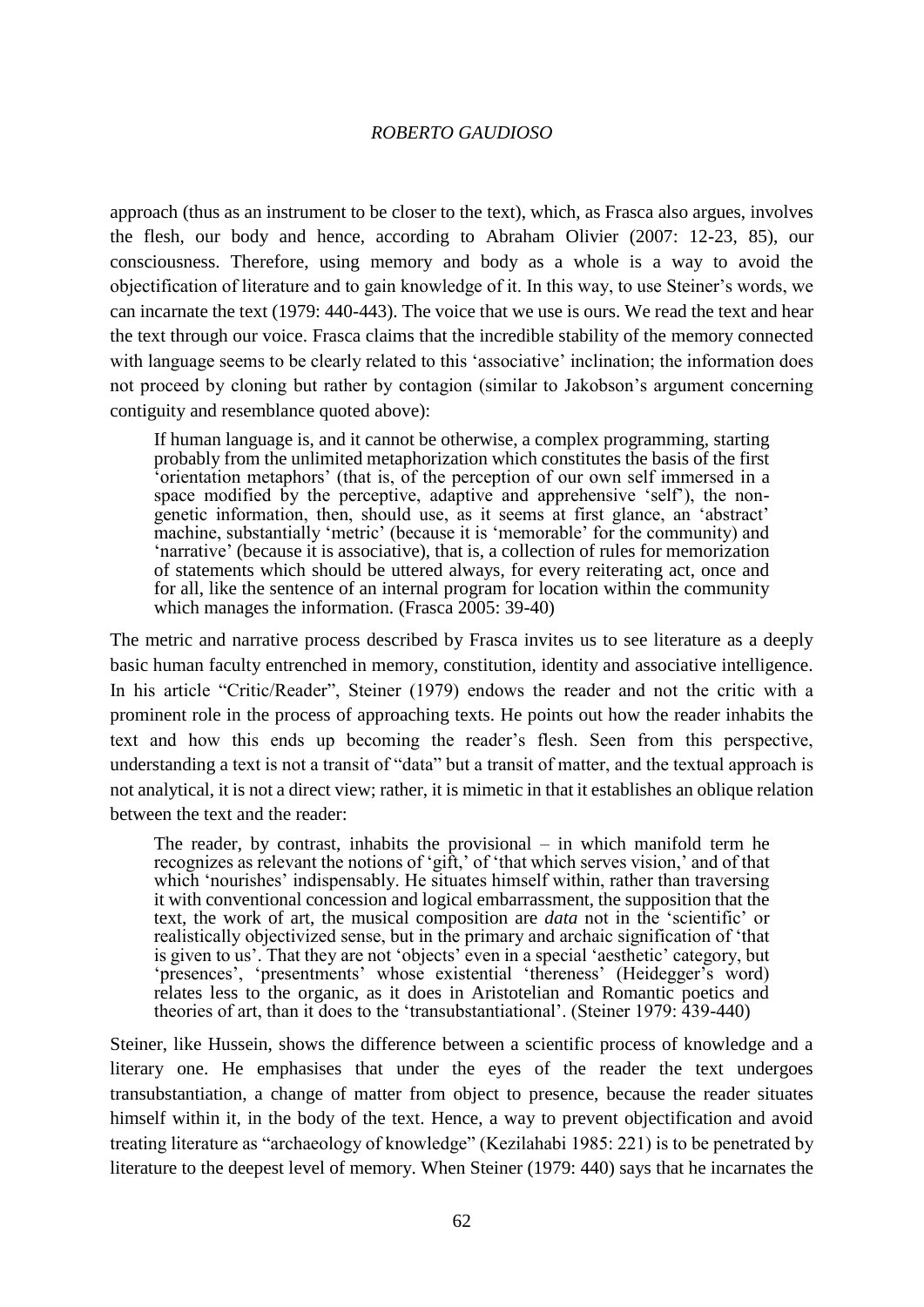text, what he means is an action-operation through which the reader relates him/herself to the text, and this understanding of text by the reader is mimetic and analogical. It is following a logic of "as if" and thus is not analytical. Hence, in agreement with Hussein, Kezilahabi and Mohamed, Steiner holds a holistic conception of literature, which is founded on the real presence of the text in the reader, a proximity between reader and text. It is a close reading that makes literature a living event.

Mimesis is an analogical way of gaining knowledge. According to Julian Jaynes, analogy is the basis of our consciousness: "Conscious mind is a spatial analog of the world and mental acts are analogs of bodily acts" (Jaynes 2000: 65-66). Consciousness is not a thing, but an "operation" that operates by way of "analogy" (*Ibid.*). Thus, keeping in mind the oblique logic of literature as argued above, I maintain that our consciousness is constituted by analogy working as an uninterrupted operation. Along similar lines, Olivier argues that consciousness is a movement, an operation, a transit, a form of incessant cognition:

Every moment we perceive entails a transit to possible perspectives, and only from within the transit to the possible can we unfurl the meaning of what we sense, feel and think, in a present moment. Thus the movement of time is inherent to perception. Only as a transitory movement is perception possible. (Olivier 2007: 105)

Sensing, feeling and thinking are acts of understanding that are always in process, so that the key to understanding is in this movement, more than in a point. In this transit lies the action of knowing (and knowing ourselves); it is an inevitable and incessant process of comparison. According to Jaynes, this movement is fundamental to understanding, but in order to understand, we have to create a metaphor, even if unconsciously:

Like children trying to describe nonsense objects, so in trying to understand a thing we are trying to find a metaphor for that thing. Not just any metaphor, but one with something more familiar and easy to our attention. Understanding a thing is to arrive at a metaphor for that thing by substituting something more familiar to us. And the feeling of familiarity is the feeling of understanding. (Jaynes 2000: 52)

Here Jaynes's conception of analogue comes to the fore: it is the operation of consciousness that works through analogy and thus compares things. If the reader is someone who accepts the intrusion of the text in order to incarnate it (Steiner 1979: 440), and if it is true that the feeling of familiarity or proximity, which is the feeling of understanding (Jaynes 2000: 52), involves the creation of an analogue (*Ibid*.: 65-66), and if we have to consider ourselves as a whole and our faculties (also sensorial) as a tool of knowledge, then it is possible to recognise comparison as a preferential method of analysis and argumentation. Performance, memorisation, comparison and translation, since all use the principle of analogy and all tend to reject the gap between the body of text and the body of the reader, are at the basis of this approach to the text, whose aim is to avoid the objectification of the text (Gaudioso 2019).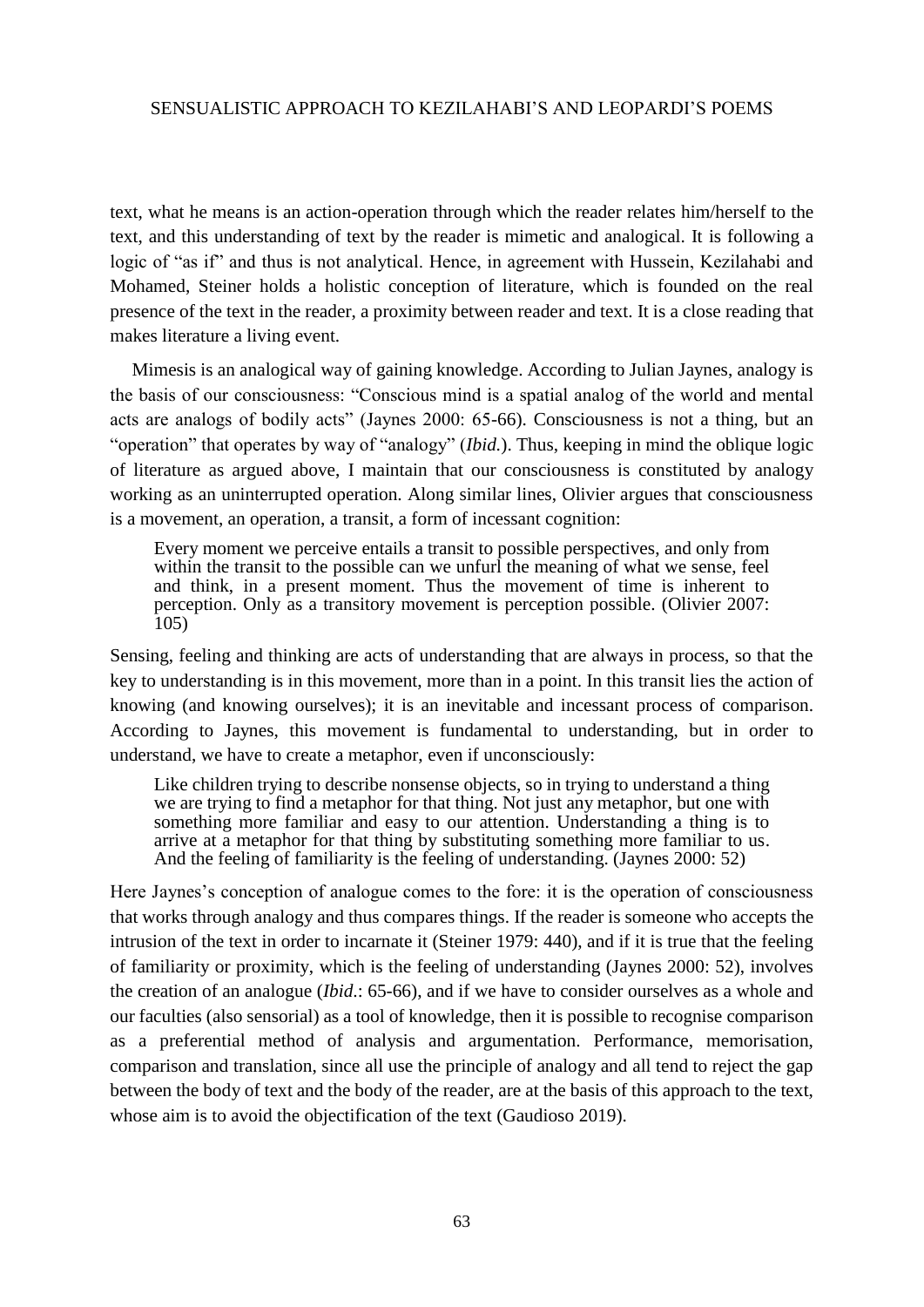## **Transubstantiation of the text: translation as approach and product**

In this section, I will discuss my experience in reading and translating poetry. I will start with an example from the second stanza of Kezilahabi's poem *Mto Nili* (Nile river, 1974: 7).

| 1 Ninawaona wakimwagilia mashamba 1 I see people watering their crops with |                                       |
|----------------------------------------------------------------------------|---------------------------------------|
| yao kwa damu.                                                              | the blood                             |
| 2 Ile damu ya watu waliozama zamani                                        | 2 that blood of others who went under |
| ziwani                                                                     | long ago in the lake                  |
| 3 Kwa sababu ya pepo za Julai.                                             | 3 because of the winds of July.       |
| 4 Ziwa, mto, bahari – maisha.                                              | 4 Lake, river, sea – life.            |

In this stanza, the sound dimension is particularly prominent. This is characterised by the assonance of *wa* in the first and second lines and by the repetition of the vowels *a* and *u* from the first to the third lines, thanks to the use of words constituted by these vowels. These sound features emphasise the word *damu* ('blood'), which contains these vowels and is in an emphatic position. In the second line, the repetition of the words "*-zama zamani ziwani"* is in assonance (but in opposite order of the vowels) with the third line, with the words *ya* and "*za Julai*". These assonances are not casual and seem to express the flow of liquid (blood and water). This sound itself becomes a metaphor of the passage of life, history, time. The blood of the atrocity of history, even if it has sunk into the lake (-*zama ziwani*), has to pass through "*ziwa, mto, bahari*" ('lake', 'river', 'sea') in order to become again *maisha* ('life'). These auditorily powerful lines can synthesise the whole poem and are in perfect assonance with the last line, "*Na yaliyopita, yamepita*" ('And what passed has passed'). For these reasons, in the Italian translation I did for *Smerilliana* (Gaudioso 2015: 184) I tried to transfer the extraordinary sonority of the Swahili lines. Earlier, in 2010, I translated this poem for my BA thesis (2010). While my reading of the poem was the same, in my second translation I arrived at a freer rendition. This shows that the process of translation, which is also a process of understanding and interpreting a text, can take years.

| Vedo i loro campi irrigano col sangue. | I see their fields (they) irrigate with |
|----------------------------------------|-----------------------------------------|
| Sangue degli uomini il vento di        | blood.                                  |
| luglio nell'acque                      | Blood of human the wind of July in      |
| del lago estingue.                     | the water                               |
| Lago, fiume, mare – vita               | of lake extinguishes.                   |
|                                        | Lake, river, sea $-$ life <sup>7</sup>  |

<sup>7</sup> Interlinear gloss.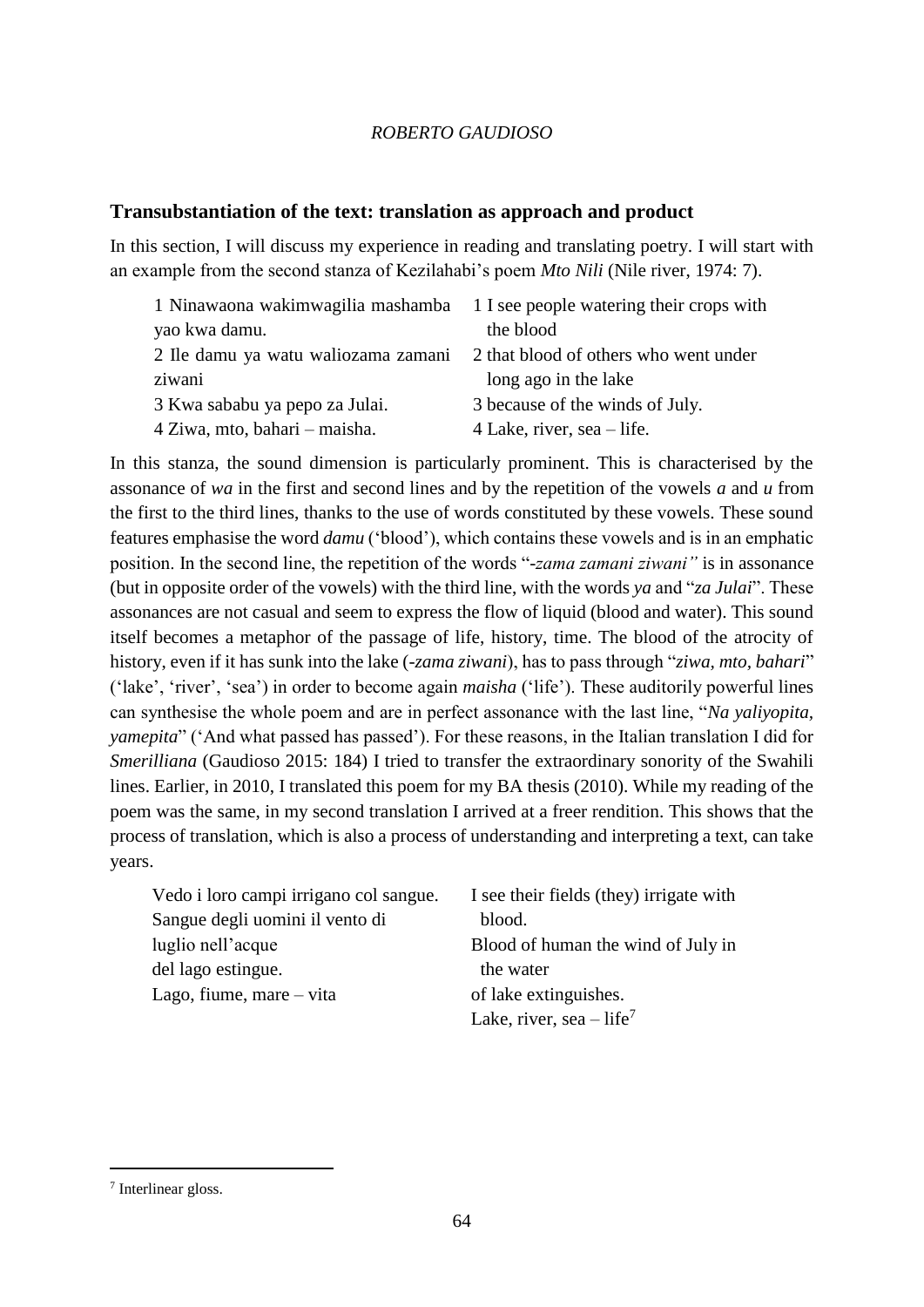The structure of a text in 'free verse' is not imposed from the outside, through, for example, rhymes and assonance, but it is the text itself. This makes translating the text occasionally a challenge. In this effort, I tried to preserve the constitutive *ratio* of the poem, where it is impossible to separate sense from sound. Thus, I tried to imitate the use of sound described above with a repetition of the liquid consonants r, *l* and  $gl$  [ $\lambda$ ]. I respected the emphatic position and the repetition of *damu* ('blood'). I tried to recreate the repetition of the vowels *a* and *u* that are constitutive of the word *damu* with the vowels *a* and *ue,* which are recurrent in *sangue*  ('blood'), *acque* ('water') and *estingue* ('extinguishes'). The making of a translation pushes us to learn the poem and its poetics by the carrying or transferring of matter (transubstantiation) perceived as sensual elements in our body.

This idea of pushing myself to translate in order to get close to the setting up of a text draws from my own experience. When I was a student, I translated into German the poem *Novembre* by Giovanni Pascoli (1855-1912). I initially conceived of this effort as a linguistic exercise. However, as I was translating the poem, I noticed that I was learning about the aesthetics and structure of the text, which to me seemed at the time more important than making a good or a bad translation (I must admit that the translation was rather poor because at that time I had studied German for only one year). The attempt to transfer the poetic features into German brought me very close to the text, to understanding it. How did this process take place? I would like to illustrate the modalities of this close reading using the example of the poem *L'infinito*  (*The infinite*, 1818) by Giacomo Leopardi (1798-1837). Below I quote the poem with the English translation by Jonathan Galassi (Leopardi 2010: 106-107):

*Sempre caro mi fu quest'ermo colle, e questa siepe, che da tanta parte dell'ultimo orizzonte il guardo esclude. Ma sedendo e mirando, interminati spazi di là da quella, e sovrumani silenzi, e profondissima quiete io nel pensier mi fingo; ove per poco il cor non si spaura. E come il vento odo stormir tra queste piante, io quello infinito silenzio a questa voce vo comparando: e mi sovvien l'eterno, e le morte stagioni, e la presente e viva, e il suon di lei. Così tra questa immensità s'annega il pensier mio: e il naufragar m'è dolce in questo mare* This lonely hill was always dear to me, and this hedgerow, which cuts off the view of so much of the last horizon. But sitting here and gazing, I can see beyond, in my mind's eye, unending spaces, and superhuman silences, and depthless calm, till what I feel is almost fear. And when I hear the wind stir in these branches, I begin comparing that endless stillness with this noise: and the eternal comes to mind, and the dead seasons, and the present living one, and how it sounds. So my mind sinks in this immensity: and foundering is sweet in such a sea.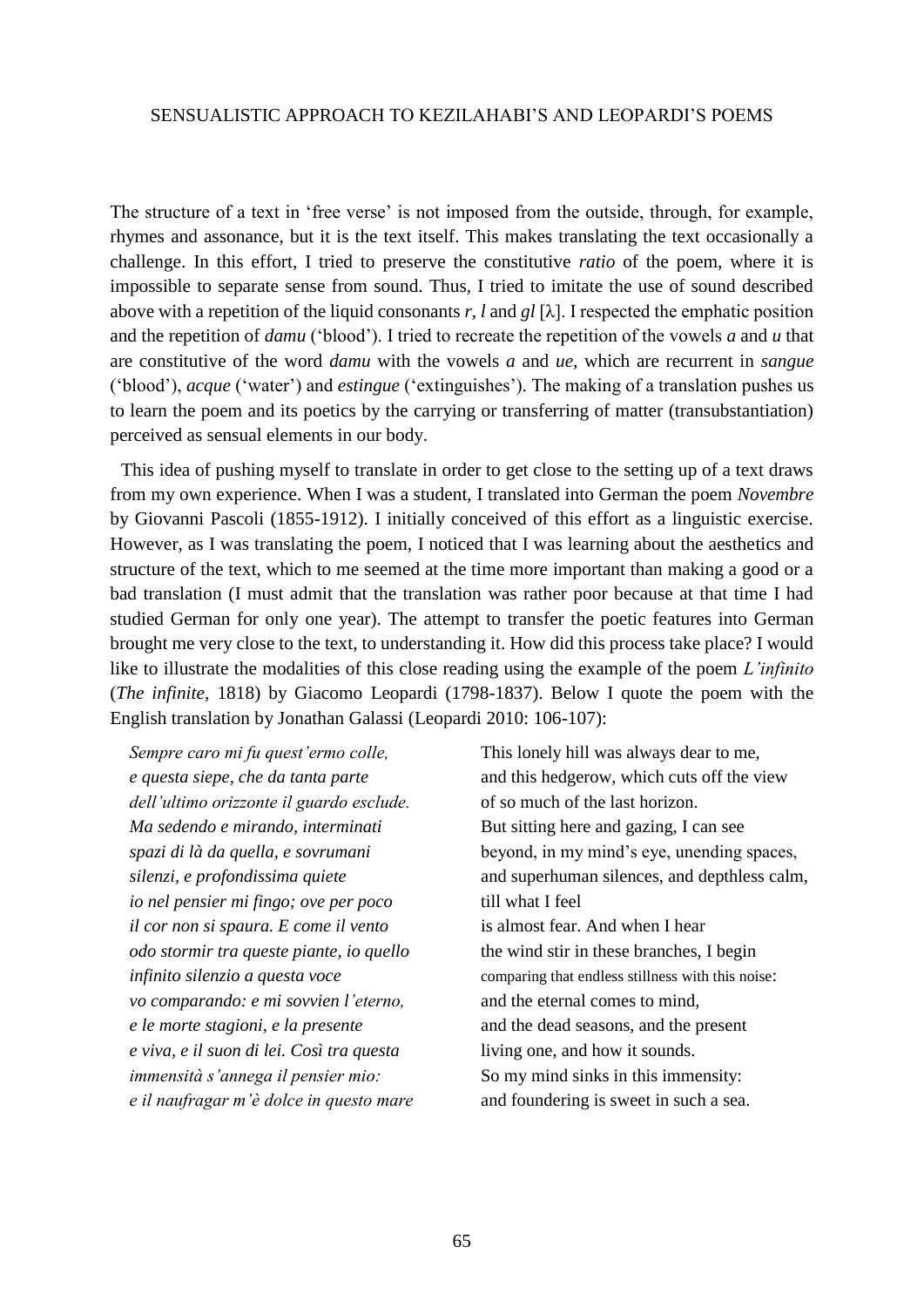According to Giorgio Agamben (2008: 93-102) and Elio Gianola (2003: 229-244), this poem shows the sensualistic poetics of Leopardi. In my Swahili translation, *Umilele*, I tried to reproduce this predominantly sensualistic reading:

*Daima kilinipendeza kilima hiki cha upweke na mimea hii inayozuia kuangalia upeo wa macho yangu. Ila nikikaa huku kuangaza nafasi zisizopimika na kimya kinachozidi utu na utulivu mkuu, mimi ninaumba kwenye mawazo yangu mpaka karibu kuogopesha moyo wangu. Nikisikia upepo ukichakarisha miti hii, nalinganisha kimya kisichopimika na hii sauti: nauhisi umilele na misimu iliyokufa na iliyopo na inayoishi na sauti yake. Kwa namna hii ndani ya huu ukuu yanazama mawazo yangu:na kujipoteza kunanipendeza humu baharini.*<sup>8</sup>

Always I enjoyed this hill of loneliness and these plants that obstruct me from seeing the horizon. But sitting here to imagine space incalculable and silence beyond the humanity and supreme stillness, I create in my thought until quasi I scare my heart. Hearing wind swishes those trees, I compare the incalculable silence and this voice: I perceive the eternity and the seasons dead and present and living and its voice. In this way, in this greatness my thought sinks: and to lose myself is a pleasure inside that sea.<sup>9</sup>



This artwork, created by Augusto Massa in 2014, features my Swahili translation of *L'infinito* by Leopardi. The artwork is archived in the Fondo Leopardiano at the National Library of Naples.

According to Agamben, the essence of *L'infinito* is "l'esperienza del sempre"<sup>10</sup> (Agamben 2008: 100); that is why I have translated *infinito* ('infinite') by *umilele* ('eternity'). By so doing, *infinito* coincides with *eterno* ('eternity') through the Swahili term *umilele*, emphasised in the original and in my translation by the emphatic position of *sempre* (*daima*). In fact, the first word

<sup>9</sup> My interlinear gloss.

<sup>&</sup>lt;sup>8</sup> Here I would like to thank Gaudensia Emanuel for the revision to my Swahili text. I am also grateful to the artist Augusto Massa; thanks to him, my translation of "L'Infinito" by Giacomo Leopardi was transmediated in an artwork, something which contributes to spread the linkages of textual and aesthetic interpretation.

<sup>&</sup>lt;sup>10</sup> 'the experience of always'.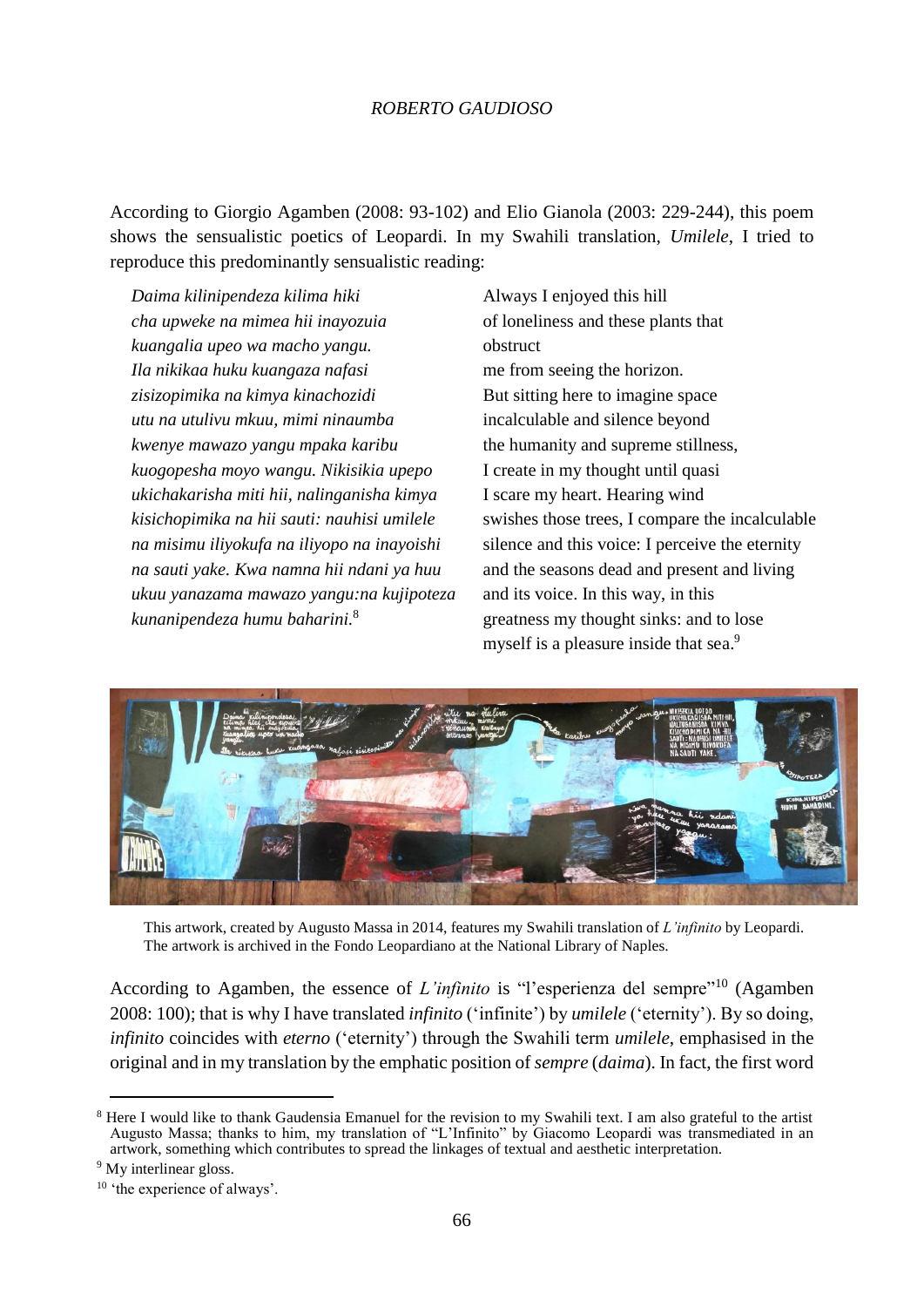*Sempre* ('always') and the verses "*mi sovvien l'eterno,/e le morti stagioni, e la presente/ e viva e il suon di lei*" ('And the eternal comes to mind,/ and the dead season, and the present/ living one, and how it sounds') show that the core of this lyric is time. It is interesting to note, as Agamben does, that 'experiencing infinity' is a holistic experience ("*mi sovvien*"), a conception which does not really emerge in the English translation by Galassi ("comes to mind"). "*Mi sovvien l'eterno*" is the eternal which comes to me, not only to my mind, but also to my whole body and spirit. This is why I translated *"mi sovvien*" as *nauhisi* ('I perceive, feel'). This sense comes through the perception of *"interminati spazi*" ('unending spaces') and "*sovrumani silenzi*" ('superhuman silences') and "*il suon di lei*" ('how it sounds'). In the case of "*sovrumani silenzi*" I tried to be faithful to the letter, in the etymological sense: I translate "*sovrumani silenzi*" as "*kimya kinachozidi utu*" ('silence beyond humanity'), which evokes both a silence without human presence and an overlying silence for humanity. In the cases of "*interminati spazi*" ('unending spaces') and "*quello infinito silenzio*" ('endless stillness'), Galassi keeps close to Agamben's reading, privileging the experience of infinite. I preferred to emphasise the sensualistic conception, so I translated *interminati* ('unending') and *infinito* ('endless') as *zisizopimika*/*kisichopimika* ('incalculable'). This choice was inspired by the urgency to follow Leopardi's own conception of openness and vagueness as articulated in his book *Zibaldone*:

It is very pleasant, for the reason expressed before, the vision of innumerable vast multitudes, like the stars or the people etc., a composite movement, indistinct, confused, irregular, untidy, a vague rolling etc., which the mind can neither determine nor conceive definitely and clearly etc., like the movement of crows or of a vast number of ants or of the rough sea. (Leopardi 2001[1817-1832]: 383).

These lines, written in the same period as *L'infinito*, show that the sense of *vago* ('vague') proves a constitutive element of Leopardi's poetic, as is also the experience of *infinito* or *interminato*. Hence, I translated these words as *zisizopimika*/*kisichopimika* ('incalculable') in order to create this sense of vagueness that was so fundamental to Leopardi. I interpreted eternity as the rapt, the infinite, intuition as given by the senses, not as an abstraction of them. In fact, Leopardi emphasises perception, rather than its lack: "*mi sovvien l'eterno,/ e le morti stagioni, e la presente/ e viva e il suon di lei*"*.* ('And the eternal comes to mind/ and the dead season, and the present/ living one, and how it sounds'). Gianola (2003: 237) argues that in this lyric we can understand *pensare* ('to think') as *pesare* ('to weight'), thus in agreement with the explanation of *vago* ('vague') in Leopardi's *Zibaldone* and in my translation choice. Gianola (2003: 239) also proposed to read *fingere* ('to imagine') as *plasmare* ('to shape'). Building on this, I translated "*io nel pensier mi fingo*" (literally 'I imagine in my thought'), which Galassi translated as "in my mind's eye", as "*ninaumba kwenye mawazo yangu*" ('I create/ make in my thought').

All these reflections, the exegesis of the Leopardian text, were inspired by the exercise of translation. The essays I am discussing here about Leopardi's poetics were read at a second phase, and only after a first translation of the text. These texts, as did many other texts and writings by Leopardi himself, contributed to my hermeneutics of *L'infinito.* My translation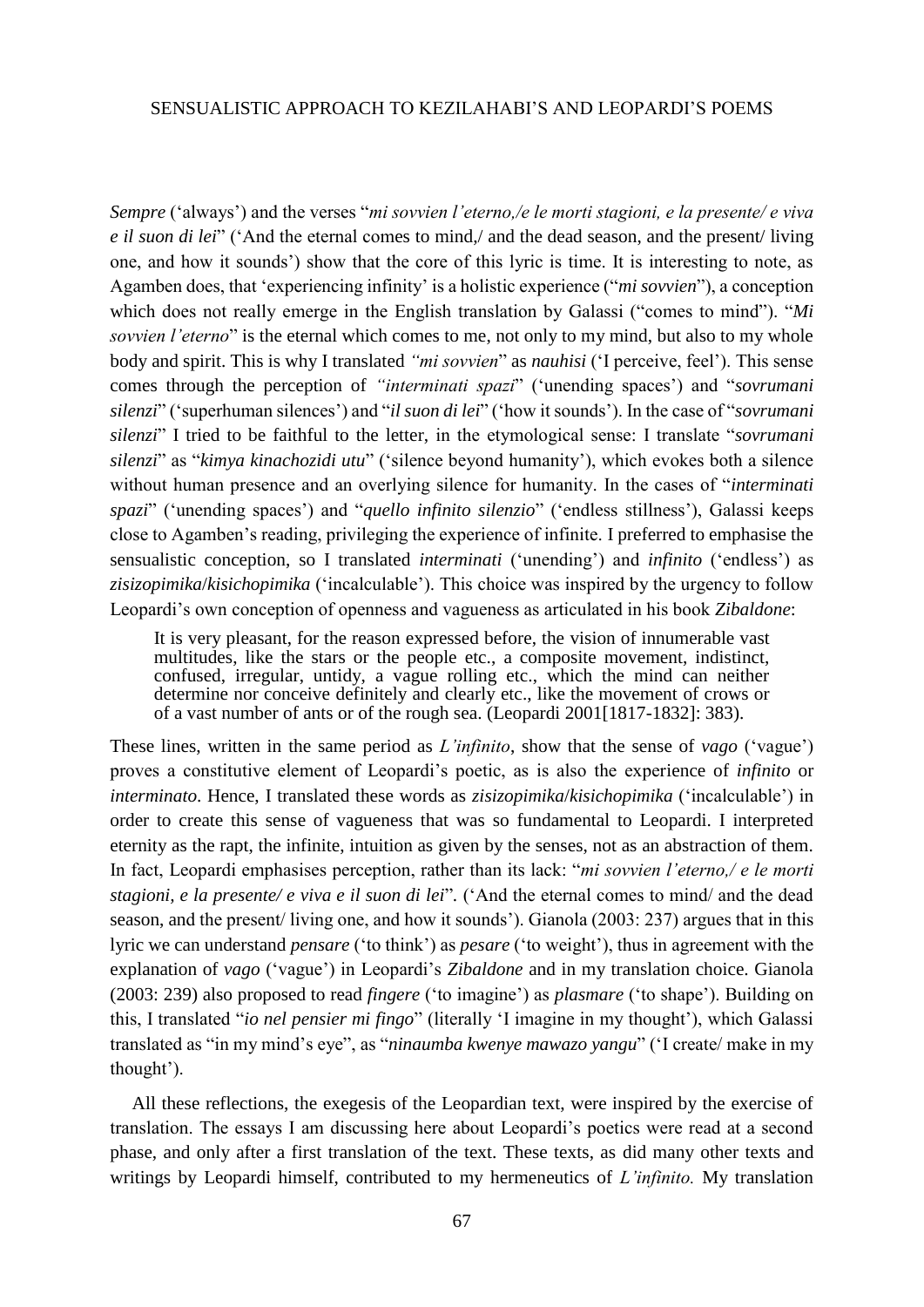came into being through my proximity to the text, through reading the text repeatedly and striving for an analogue in the translation phase. In a similar fashion, I translated Kezilahabi's poem *Fungueni Mlango* (*Open the door*, 1974: 23; English translation by Annmarie Drury in Kezilahabi 2015: 35).

| Hewa kunikosa                      | I'm suffocating                           |
|------------------------------------|-------------------------------------------|
| Na jasho kunitoka ndani ya chumba  | and sweating here inside the room.        |
| Kwa upweke                         | I feel                                    |
| Ninajiona nimefungiwa.             | imprisoned by loneliness.                 |
| Sioni madirisha lakini             | I don't see any window, but               |
| Mlango wa karatasi uko mbele yangu | here before me is a paper door.           |
| Ninaugonga kwa mikono              | I knock with my hand,                     |
| Kichwa na mabega                   | with my head and my shoulder.             |
| Mlango unatoa mlio kilio,          | The door groans a little                  |
| lakini mwanadamu hatanifungulia.   | But there's no one to open it for me.     |
| Damu                               | Blood:                                    |
| Damu puani, damu mdomoni,          | Blood in my nose, blood in my mouth,      |
| Damu kichwani itumikayo kama wino. | Blood in my head to be used like ink.     |
| Mikono, kichwa, mabega uchovu.     | Arms, head, shoulders: tired.             |
| Kwa kichwa kama cha mbuni          | With my head, like the head               |
| Mchangani, tena ninaugonga         | of an ostrich in the sand, I knock again, |
| Lakini mwanadamu hatnifungulia.    | but there's no one open it for me.        |
| Ninaona kizunguzungu               | I'm dizzy.                                |
| Ninapiga kelele kama               | I moan like a cow in the slaughterhouse:  |
| Ng'ombe machinjioni:               | Open the door $-$                         |
| Fungueni mlango!                   | this door, open it!                       |
| Mlango fungueni!                   | But there's no one to open it for me.     |
| Lakini mwanadamu hatanifungulia    |                                           |

I first made a translation of Kezilahabi's poem after my first year of Swahili studies. This poem impressed me so much that it played a great role in my decision to learn Swahili. The translation was made by reading this poem again and again, even if at that time my Swahili was not sufficient. Despite my unsteady pronunciation, I used to read this poem aloud, on my own or for my friends. Thus, the primary knowledge that I had of this poem was sensualistic. Below, I quote my last version, published in a recent translation work, *Ushairi na Uhuru* (Aiello & Gaudioso 2017: 79), which contains translations of Kezilahabi's poem, translated by me, and Abdilatif Abdalla's poems, translated by Flavia Aiello:

*Aria mi manca e il sudore mi cola all'interno della stanza per solitudine mi sento rinchiuso. Non vedo finestre ma una porta di carta mi sta davanti ci batto con mani testa e spalle la porta cigola funesta ma è terra e sangue l'uomo non m'aprirà.*

Air I have not and the sweat drains from me in the room due to loneliness I feel myself imprisoned. I cannot see windows but a paper door is in front of me I pound with hands head and shoulders the door creaks fatal but human is of earth and blood doesn't open for me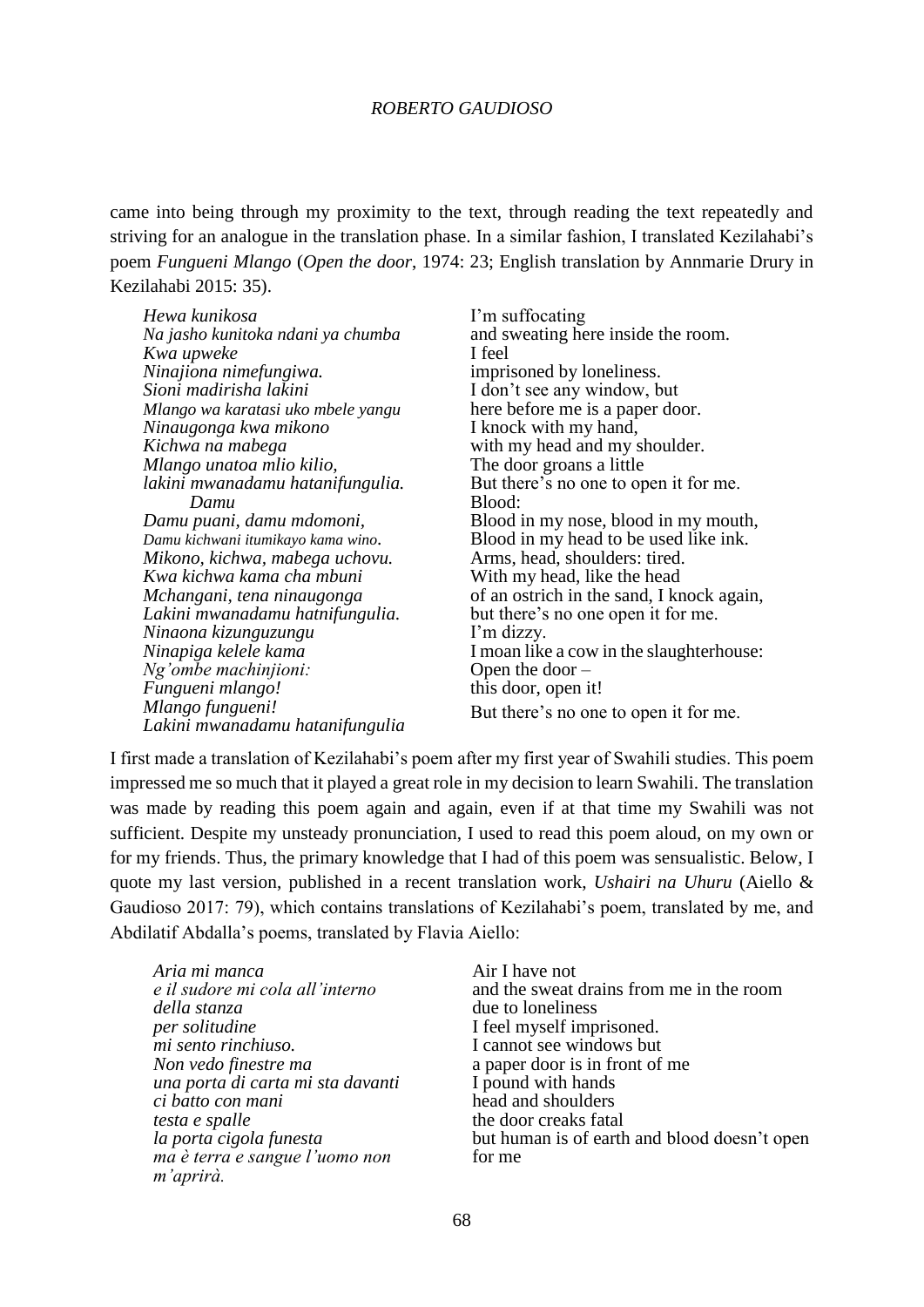*Sangue sangue dal naso, sangue dalla bocca, sangue dalla testa usato come inchiostro. Mani, testa, spalle spossato. Con la testa come di struzzo nella sabbia, ancora batto ma è terra e sangue l'uomo non m'aprirà. Estraniato barcollo urlo come un bue al macello aprite la porta! la porta aprite! ma è terra e sangue l'uomo non m'aprirà.*

blood blood from nose, blood from mouth blood from head used like ink. Hands, head, shoulders exhausted. With the head like an ostrich under the sand, still I pound but human is of earth and blood doesn't open for me I stumble dazed I shout like a cow in slaughterhouse open the door! the door open it! but human is of earth and blood doesn't open for me.

Elena Bertoncini Zúbková played a role in understanding the *ratio* of my own translation. During the book launch of the translation project during the conference *Ngoma na Vailini* at the University of Naples "L'Orientale", she stated that in my translation I went deep into Kezilahabi's poetics, taking into account his philosophy, but commented that I was unable to reproduce the simplicity of Kezilahabi's poetic language. Her comments stimulated reflections about the rendering of the Italian translation. The Italian language I used to translate Kezilahabi's poem is neither simple nor linear. Kezilahabi's use of a 'simple lexicon', his simple poetic language, conceals a complexity which is unravelled only when the poem is looked at as a whole, in its holistic unity. The lexicon I used for my translation of Kezilahabi is simple, while the syntax is often complex. This choice comes from the attempt to carry into my Italian translation the plays of refraction, the sound features of the original poem, which are fundamental for my own interpretation. This choice also tries to respect Kezilahabi's aesthetics (see Gaudioso 2019) and the conceptions of poetry by Zolla, Jakobson, Hussein and Frasca (quoted in the first section of this article). For this reason, as shown in the above translation of *Mto Nili* and of *Fungueni Mlango*, I consider sound features to be dominant not only in the setting up of poetry but also in the translation of a poem. The decision to opt for a complex syntax was also dictated by my tendency to translate texts by a process of foreignisation (Venuti 1995: 20), a process which clearly signals to readers that the text is a translation. It could be objected that the result, my translation, might prove more complex than the original text, although this does not mean that it is less enjoyable. Only the surface (not understood as superficiality but as appearance) of Kezilahabi's texts is simple, not their aesthetics or their philosophical thought (which forms the basis of his poetic work) or their poetics. Hence, if it is true that my translation has a surface more complex than the source text, it is also true that this makes explicit to the Italian reader that the core of the poem is not there, on the surface. Furthermore, in translating a text, it is not my aim to create the illusion that the translation is an autonomous text. In my translating practice I attribute greater value to the fact that the reader should feel the strong relationship between the text that she is reading and another text written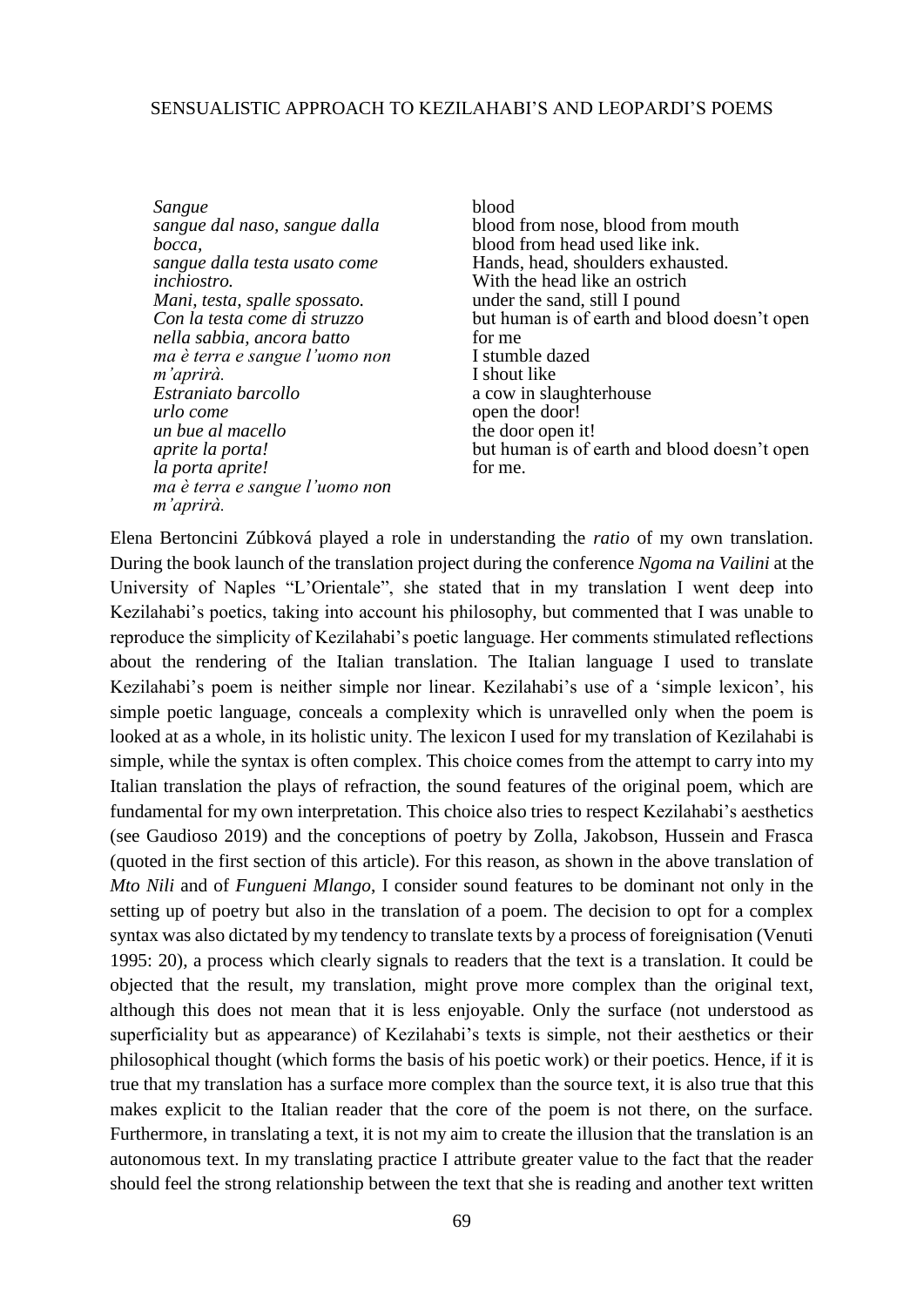in a different language, which may be inaccessible to her. Poetic foreignisation stretches the linguistic limits of standard Italian for the following reasons: 1) foreignisation is useful to give the reader the feeling that this text is not the original one, which comes from another language (maybe another time, too); 2) my priority is not the language but the comprehension of the poem in its holistic existence (its being in front of the reader/audience). According to Kezilahabi (interviewed in Gaborone 2015, see also Gaudioso 2019), poetry, as other arts, goes beyond every border, even of its substance (language). Thus, my priority is understanding the poetics of the text (its setting up, its aesthetics) rather than using correct language. To me, reproducing assonances has a more prominent role than respecting the linearity of Italian syntax. This makes my translation practice strive to reproduce the poetic and aesthetic power of a text, rather than to adhere to the grammar of a language. I push the language to the limits of comprehension if it is necessary to reproduce a very dominant element of the poem.

I would like to point to the translation of two elements, namely the blood and the groan of the door, of the poem *Fungueni Mlango*. While reading the poem aloud, I was captivated by the recurrence of the word 'blood'. Why was it so? If we read the poem aloud, we notice the repetition of *mwanadamu* and *damu* ('blood') in verses 10-13, emphasised by the homophony of -*damu* in *mwanadamu* (which is *mwana* ('son') plus *Adamu* ('Adam')). In the poem the lyrical I "feels imprisoned" and "moans like a cow in the slaughterhouse". Therefore, the themes of blood and death run through the poem quite vividly. The translation process raised many questions: how can I show this connection if I translate *mwanadamu* by "man" (or "no one")? What is the centrality of blood? And what does "blood in my head to be used like ink" mean? I found an explanation in the philosopher who most influenced Kezilahabi: Friedrich Nietzsche (see Gaudioso 2015 and Kezilahabi 1985). Nietzsche writes: "Of all that is written I love only that which one writes with one's blood. Write with blood, and you will experience that blood is spirit. Whoever writes in blood and proverbs does not want to be read, but to be learned by heart" (2006[1885]: 27-28). These words are pronounced by Zarathustra, the prophet in Nietzsche's *Übermensch* ('Overhuman'). This passage may be Kezilahabi's source, when he refers to blood and writing and to blood and shout. This strong unity between words and blood shows the philosophical influence of Nietzsche on Kezilahabi.<sup>11</sup> Blood indicates life and necessity. Zarathustra is the prophet of the Overhuman, who recognises in him/herself the will to power; this excludes any half-will, for only the true will, the necessary will, can be power, can be creative eternally. In this way, we can also read the will of someone who writes with his blood to be learned by heart. In Kezilahabi's novel *Rosa Mistika* (1971), blood, writing and memory are also associated (Kezilahabi 1971: 110). Before killing herself, Rosa remembers her sins and writes a letter with her blood. In the novel *Nagona* (1990), the connection between writing, blood and memory is also strong (Kezilahabi 1990: 6-7). The protagonist arrives in a city where the people speak the language of silence; only one man speaks and lives near a river

<sup>&</sup>lt;sup>11</sup> In his PhD thesis Kezilahabi (1985) is eloquent about this influence; see also Gaudioso 2015.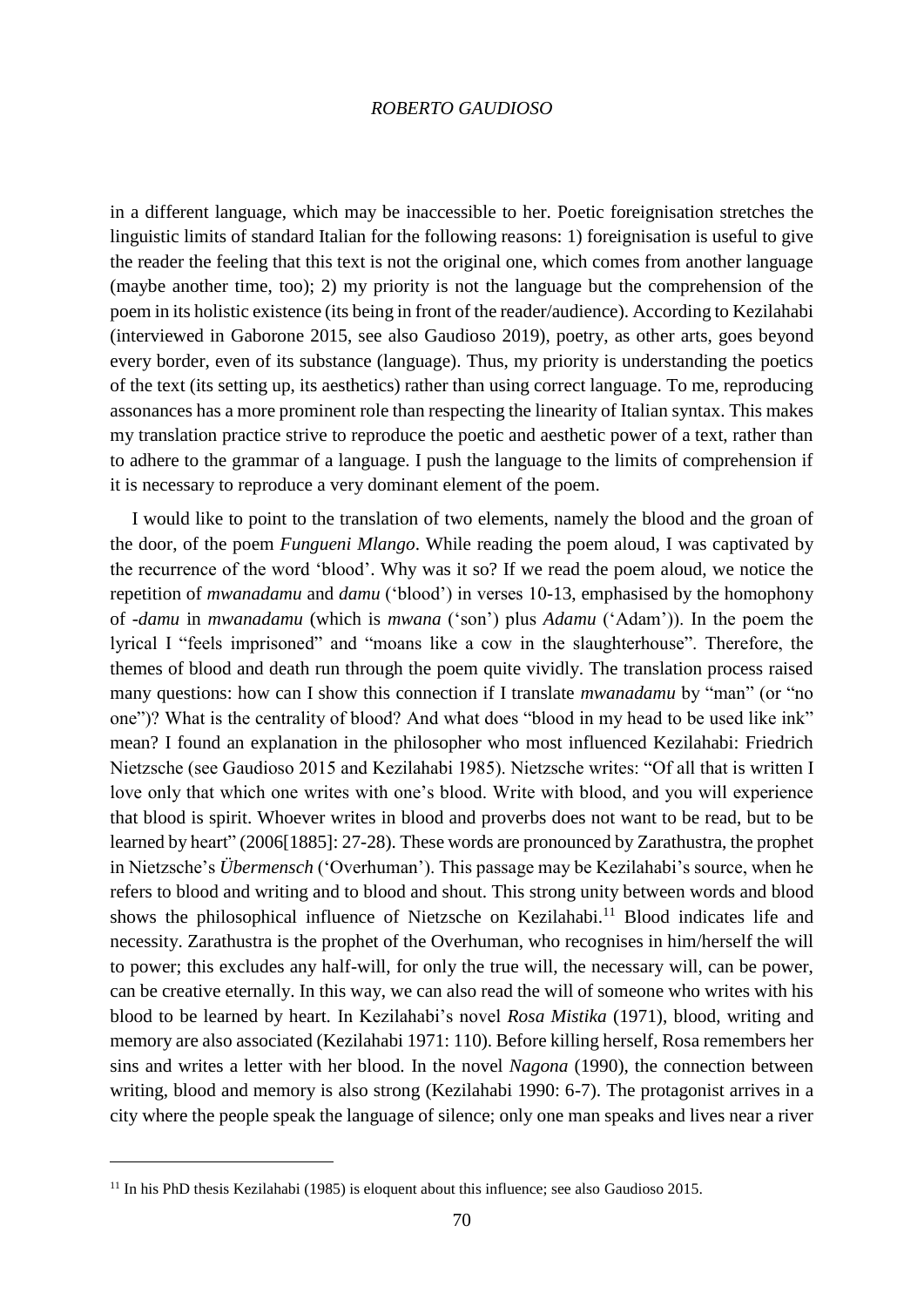of blood. The man is also a writer, but the people of the city throw his manuscripts into the river. He starts composing again, but in his mind. The protagonist says: 'They cannot know what you have [a manuscript in the mind of writer]. Will you perform it?' The writer answers: 'No. They will know […] when the river [of blood] overflows and reaches the city' (Kezilahabi 1990: 6-7).<sup>12</sup> Since in Kezilahabi and Nietzsche, blood is associated with memory and writing, I decided to translate *mwanadamu* ('man') using the etymology of the name Adam ('red earth'): "*sangue e terra è l'uomo*" ('blood and earth is man', Gaudioso 2015: 178). This choice allowed me to repeat *sangue* ('blood'), giving back to this term its complexity and centrality in the poem and in Kezilahabian poetics. Blood is a fundamental element in *Kichomi* as well as in Kezilahabi's poetic; proof of this is its occurrence in many of his collections of poems (Ranne 2006; Gaudioso 2010, 2013a, 2015). The second aspect of this translation that will be discussed here is the climax of the poem, when the door groans "mlango unatoa mlio kilio". Annmarie Drury's translation expresses the impotence of the lyrical I; as a result of his efforts, the door only "groans a little". By contrast, in Katriina Ranne's translation the door "cries, shouts" (Ranne 2006: 129). This translation conveys a crucial element, namely the other meaning of *kilio* that is fundamental to the climax of the whole poem, where at the end the lyrical I is in a slaughterhouse. *Kilio,* in fact, is not only the diminutive form of *mlio* ('sound') but can also be the substantive form of *kulia* ('to cry'). In Mohamed A. Mohamed's dictionary, *kilio* has different meanings: 1. cry, shout, scream; 2. crying, weeping; 3. funeral; 4. cry, voice, aspiration (Mohamed 2011: 327). The monolingual TUKI Swahili dictionary also gives *msiba* ('sorrow') as an explanation for *kilio* (TUKI 2014: 227). My translation attempts to match not only the dictionary definitions and my interpretation of the climax in this poem but also the use of this word in other works by Kezilahabi. In the novel *Rosa Mistika*, the protagonist commits suicide, her funeral takes place and 'During the following two days, the people dedicated themselves to drinking. You might think that there was no sorrow' (Kezilahabi 1971: 116).<sup>13</sup> In the poem *Mgomba* ('Banana Tree', 1974), Kezilahabi also uses *kilio* in a way that cannot mean a little sound: "*Isipokuwa upepo Fulani wenye huzuni,/ Unaotikisa majani na kutoa sauti ya kilio*" (Kezilahabi 1974: 8). Annmarie Drury translates this sentence as follows: "except a certain sad wind/ that shakes the grass with a mournful sound" (Kezilahabi 2015: 17). That said, I would maintain that all these translations of *kilio* are legitimate for the poem *Fungueni Mlango*. However, in my view, this little sound has another function there. In Kezilahabi's novel *Kichwamaji* we read: "*Nilisikia mlango ukilia kwa nyuma*" ('I heard the door creaking behind us', Kezilahabi 2008: 184). In this case, Kezilahabi uses the verb *kulia* ('to cry') associated not with an animate being, but with a door. Hence, *kilio* is the creaking of a door and can be associated with a cry of death through the polysemy of the word *kilio*. I once translated the passage into Italian as "la porta sibila un sinistro lamento" ('the door whistles/hisses a sinister

<sup>12</sup> The Swahili original is as follows: "Hawatapata kujua kuwa unao. Utaukariri?" "Hapana. Watajua tu kwamba ninao. […] Mto huu utakapofurika hadi mjini".

<sup>13</sup> The Swahili original is as follows: "siku mbili zilizofuata zilikuwa za unywaji. Watu walikunywa. Utafikiri hapakuwa na kilio".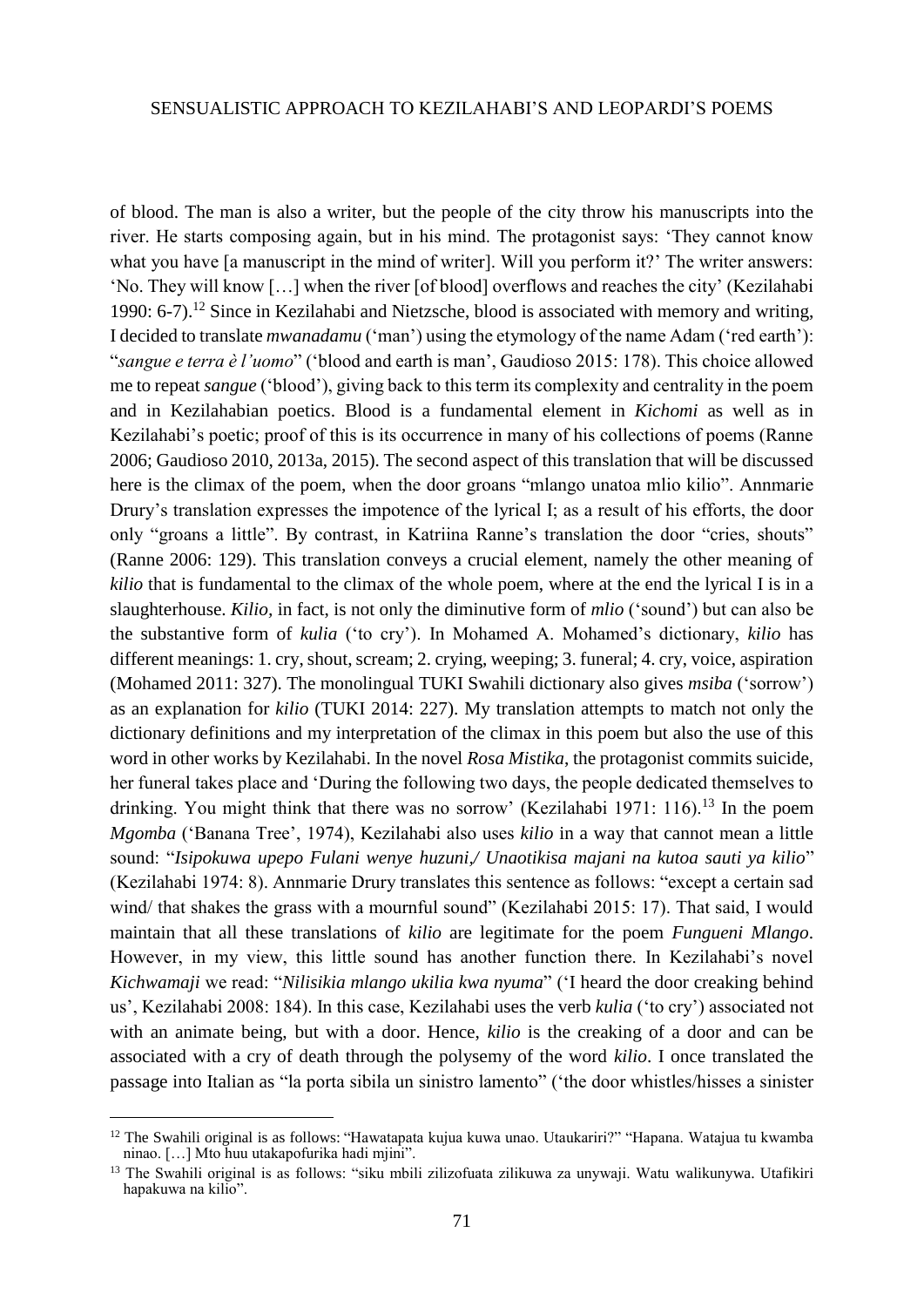lament', Gaudioso 2015c: 178) in order to include this connection between the sound of door and the death. After some time, I felt unsatisfied with this rendering of *kilio*: it is too expressive and deprives the verse of the mystery which it should have up to the end. In *Ushairi na Uhuru*, I translated it "la porta cigola funesta", thus using *cigola* ('creaks') and an adverbial form *funesta* that in English can correspond to 'fatal' (Aiello & Gaudioso 2017: 79). In this way, I tried to respect the climax that ends with an image of death, that of the slaughterhouse.

## **Conclusion**

In this article I have argued for the necessity of a new *werkimmanente Interpretation*, which gives critics a theoretical basis to read texts closely, without confining them to the realm of closed systems (see Gaudioso 2017: 5-6). To do this, the body of the reader or critic (we are our body) should be perceived not as something objective or neutral but as capable of a hermeneutic function with its senses and power of perception. The idea of literature as transubstantiation into flesh (as argued by Steiner, Frasca and Kezilahabi) is not something abstract or romantic; rather, it is empirical and can be a very pragmatic hermeneutical approach to the text through performance, memorisation and translation. The latter is the core of my approach to texts because the process of translation involves all these elements: reading, memorising, creating, comparing.<sup>14</sup> Using these concepts, I have presented my translations of the poems *L'infinito* by Giacomo Leopardi and *Fungueni Mlango* by Euphrase Kezilahabi, which aim to let the poetics of the poets emerge, sometimes at the expense of the language. These experiences of translation enabled me to go deep into the set-up of the texts and recognise their aesthetics and the poetics of the authors. Moreover, by translating or searching for analogues, I aimed at avoiding the objectification of the texts. The living body of the text, its voice (that was mine when I was reading it), makes different types of connections emerge in the reader, for instance, between the aesthetics of Leopardi and Kezilahabi or between the philosophy of Nietzsche and Kezilahabi. These textual linkages helped me to recognise and analyse the textual tradition of a text and to exploit the hermeneutical possibilities. These possibilities of interpretation are what keep an artwork (as literary texts) always open and always ready to say something to the reader, to be understood and interpreted by her – thus, proving to be a living text and not just data, document or archaeological piece. It is precisely through being living event that texts are inextricably enmeshed in all dimensions of time and, by virtue of this, capable of influencing each and every present moment.

# **References**

 $\overline{\phantom{a}}$ 

Agamben, Giorgio. 2008. *Il linguaggio e la morte*. Turin: Einaudi.

Barber, Karin. 2007. *The Anthropology of Texts, Persons and Publics*. Cambridge: Cambridge University Press.

<sup>&</sup>lt;sup>14</sup> In this article I have not discussed comparison because my focus is translation; for more details of comparison and analogy, see respectively Gaudioso 2017 and 2018.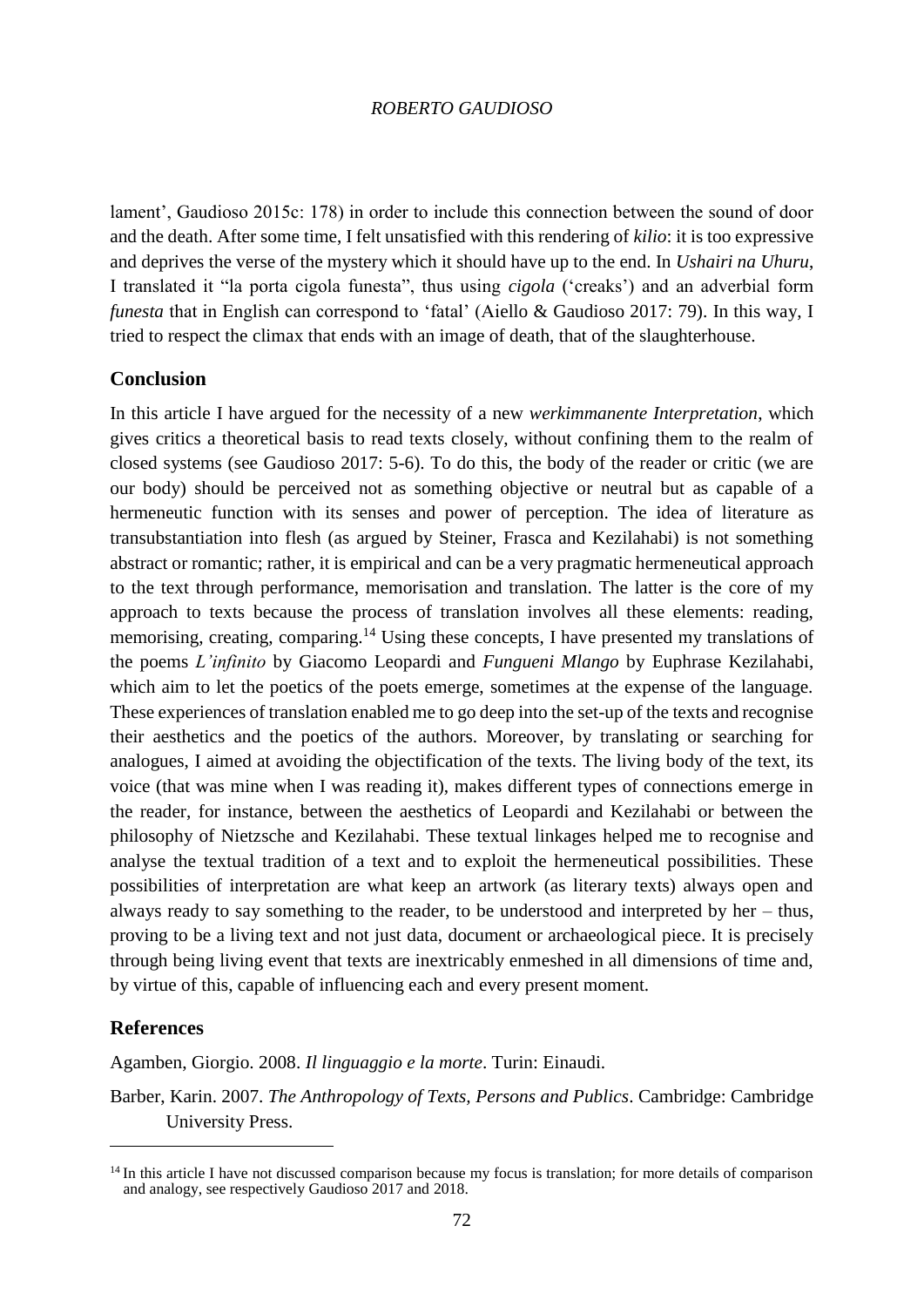- Drewal, J. Henry. 2005. Senses in Understandings of Art. *African Arts* 38,2: 1+4+6+88+96.
- Frasca, Gabriele. 2005. *La lettera che muore. La "letteratura" nel reticolo mediale.* Rome: Meltemi.
- Gaudioso, Roberto. 2019. *The Voice of the Text and its Body. The Continuous Reform of Euphrase Kezilahabi's Poetics.* Köln: Köppe.
- Gaudioso, Roberto. 2017. A Literary Approach to Avoiding Objectification of the Text: Reading Kezilahabi and Beyond. *Annali Instituto Universitario Orientale* 77: 3-32.
- Gaudioso, Roberto. 2015. Transferring and Rewriting Freedom in Euphrase Kezilahabi. *Nordic Journal of African Studies* 23,2: 63-89.
- Gaudioso, Roberto. 2010. *Dalla soglia al profondo. Analisi della lirica di Euphrase Kezilahabi da Kichomi a Karibu Ndani*. BA thesis, Università degli Studi di Napoli "L'Orientale".
- Gianola, Elio. 2003. L'infinito*, Lectura leopardiana*, ed. by Armando Maglione*.* Venice: Marsilio. Pp. 229-244.
- Hallen, Barry. 2004. Yoruba Moral Epistemology. *A Companion to African Philosophy*, ed. by Kwasi Wiredu. Hoboken: Blackwell. Pp. 296-303.
- Hussein, Ebrahim. 1988. *Kwenye ukingo wa Thim*. Nairobi: Oxford University Press.
- Jakobson, Roman. 1979. *Poetik. Ausgewählte Aufsätze 1921–1971*, ed. by Tarcisius Schelbert & Elmar Holenstein. Frankfurt am Main: Suhrkamp.
- Jaynes, Julian. 2000. *The Origin of Consciousness in the Breakdown of the Bicameral Mind*. New York: A Marine Book.
- Kayser, Wolfgang. 1978. *Das sprachliche Kunstwerk*. Bern: Francke Verlag.
- Kezilahabi, Euphrase. 2015. *Stray Truths*. *Selected Poems of Euphrase Kezilahabi*, transl. by A. Drury. Michigan: Michigan State University Press.
- Kezilahabi, Euphrase. 1988/2008. *Karibu ndani*. Dar es Salaam: Dar es Salaam University Press.
- Kezilahabi, Euphrase. 1985. *African Philosophy and the Problem of Literary Interpretation*. PhD, University of Wisconsin.
- Kezilahabi. Euphrase. 1976. Ushairi wa mapokeo na wakati ujao. *Uandishi wa Tanzania*, ed. by J.P. Mbunda. Nairobi, Kampala, Dar es Salaam: East African Literature Bureau. Pp. 1-11.
- Kezilahabi, Euphrase. 1974. *Kichomi*. Nairobi: Heinemann Educational.
- Kezilahabi, Euphrase. 1971. *Rosa Mistika*. Nairobi, Kampala, Dar es Salaam: East African Literature Bureau.